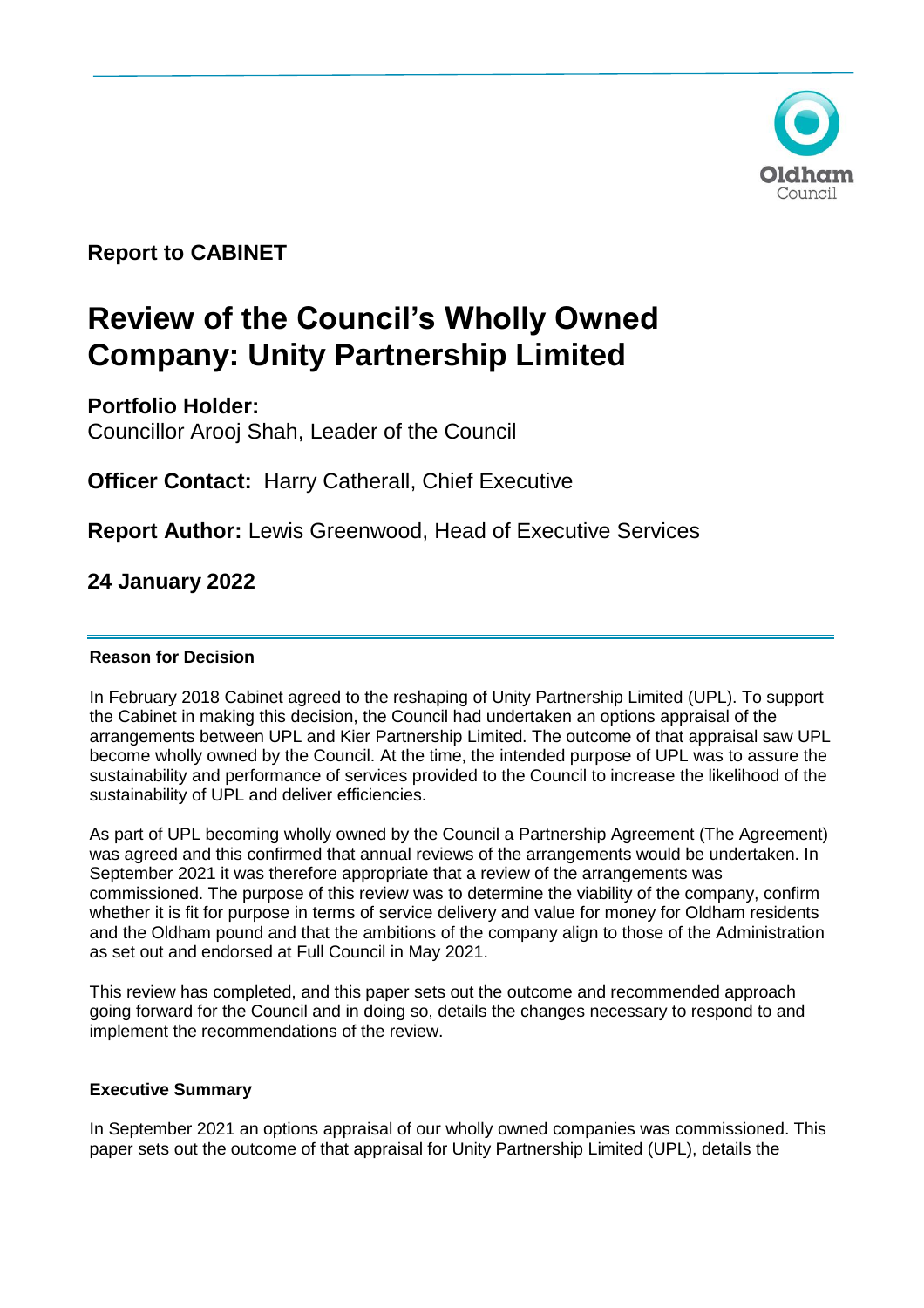changes necessary and sets out the recommended option to transition services provided by UPL to the Council.

# **Recommendations**

It is recommended that Cabinet:

- 1. Note the position outlined in this report in relation to the review and the subsequent options arising from this
- 2. Note and consider the options set out for the direction of travel and future model for services currently provided by UPL to the Council
- 3. If the recommended option as set out in section four of this report is agreed, delegate to the Chief Executive in consultation with the Director of Finance, Director of Legal and Director of Workforce and Organisational Design the exercise to undertake appropriate consultation with all staff, Trade Unions and Partners setting out the view to transition staff and services provided by Unity Partnership Limited to the Council under TUPE arrangements
- 4. Agree to the Partnership Agreement between the Council and UPL be terminated and in doing so, authorise the Director of Legal Services or their nominated representative to sign all appropriate documentation necessary for the purpose of implementing the recommended option.
- 5. Agree to Unity Partnership Limited Company continuing to trade for a minimum period of 12 months whilst a review of how the Council delivers Traded Services is undertaken. It is expected this review will be presented for consideration before January 2023
- 6. Appoint the Chief Executive and Head of Paid Service of the Council to be the Council's Shareholder representative of Unity Partnership Limited whilst it continues to trade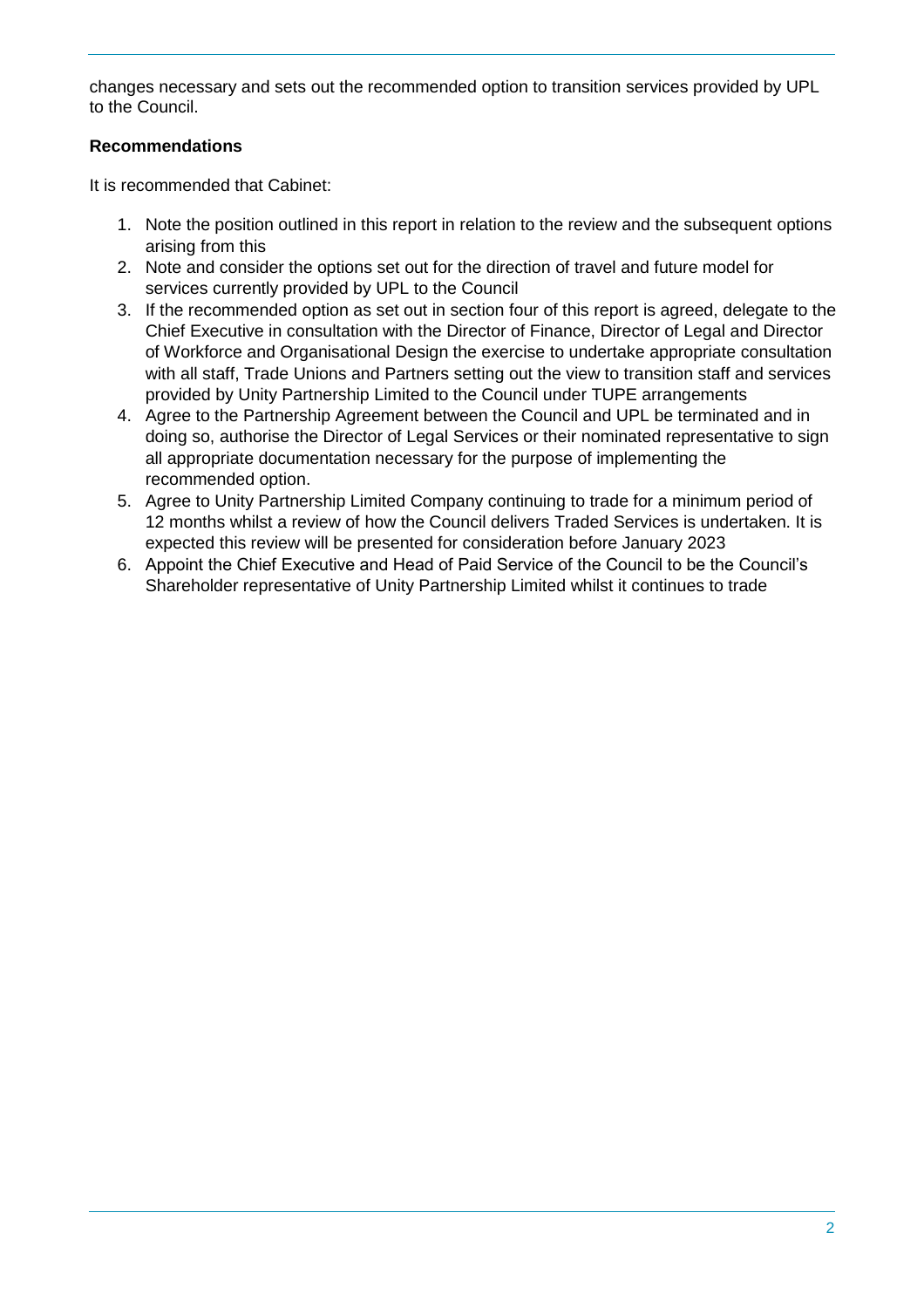# Cabinet

# 1 **Background**

- 1.1 Unity Partnership Limited (UPL) is a wholly owned company of Oldham Council. This was agreed by the Cabinet at its meeting on 26 February 2018. In response to this decision, amendments to the original Partnership Agreement (the Agreement) entered on 2 May 2007 between the Council and UPL was amended. The Agreement confirms the services provided on behalf of the Council and these are:
	- Highways
	- Property Services
	- Revenues and Benefits (Exchequer Services)
	- Contact Centre
	- ICT
	- Payroll (including Recruitment)
	- Consultancy (Business Change Services)
- 1.2 The updated Agreement from September 2019 was due to expire at the end of the initial term on 31 August 2020, but a Deed of Variation was entered into to extend the Agreement for a further period of five years, subject to annual review. September 2021 was timely for such review to take place and this paper sets out the framework of that review, the recommended outcome, and the proposed way forward for implementation.
- 1.3 Due diligence in respect of all options has been undertaken by a team of council officers representing the key relevant areas; the outcomes of which are set out in various sections in this report.

## 2 **Current Position**

- 2.1 Adopted at Full Council in 2021, the Administration set out the priorities for the Borough. A main priority for the Council is to ensure we are resident focused and a fundamental part of this is ensuring we have one Council – working for our residents, businesses and communities. Key to this is having good quality service delivery that maximises outcomes for our residents. This priority was at the forefront of the review of UPL. This section sets out the background of the review and the recommended way forward.
- 2.2 The focus of the review was to determine the viability of the company, confirm whether it is fit for purpose in terms of service delivery and value for money for Oldham residents and the Oldham pound and that the ambitions of the company align to those of the Council.
- 2.3 A position has been reached that provides the basis for Cabinet to consider the outcome of the review and seek agreement to the preferred option which recognises that services currently provided by UPL are core Council services and should transfer to the Council. If this option is agreed a number of factors will need to be acted on. These are set out within the next sections of this report.
- 2.4 The termination of existing arrangements will be required. Clause 32 of the Partnership Agreement provides that "Without affecting any right or remedy available to it, the Authority may terminate this agreement at any time by giving 12 months' notice to the Partner". There is however scope for a negotiation for an earlier termination given the Council is the sole shareholder of the company. Directors are appointed to UPL and have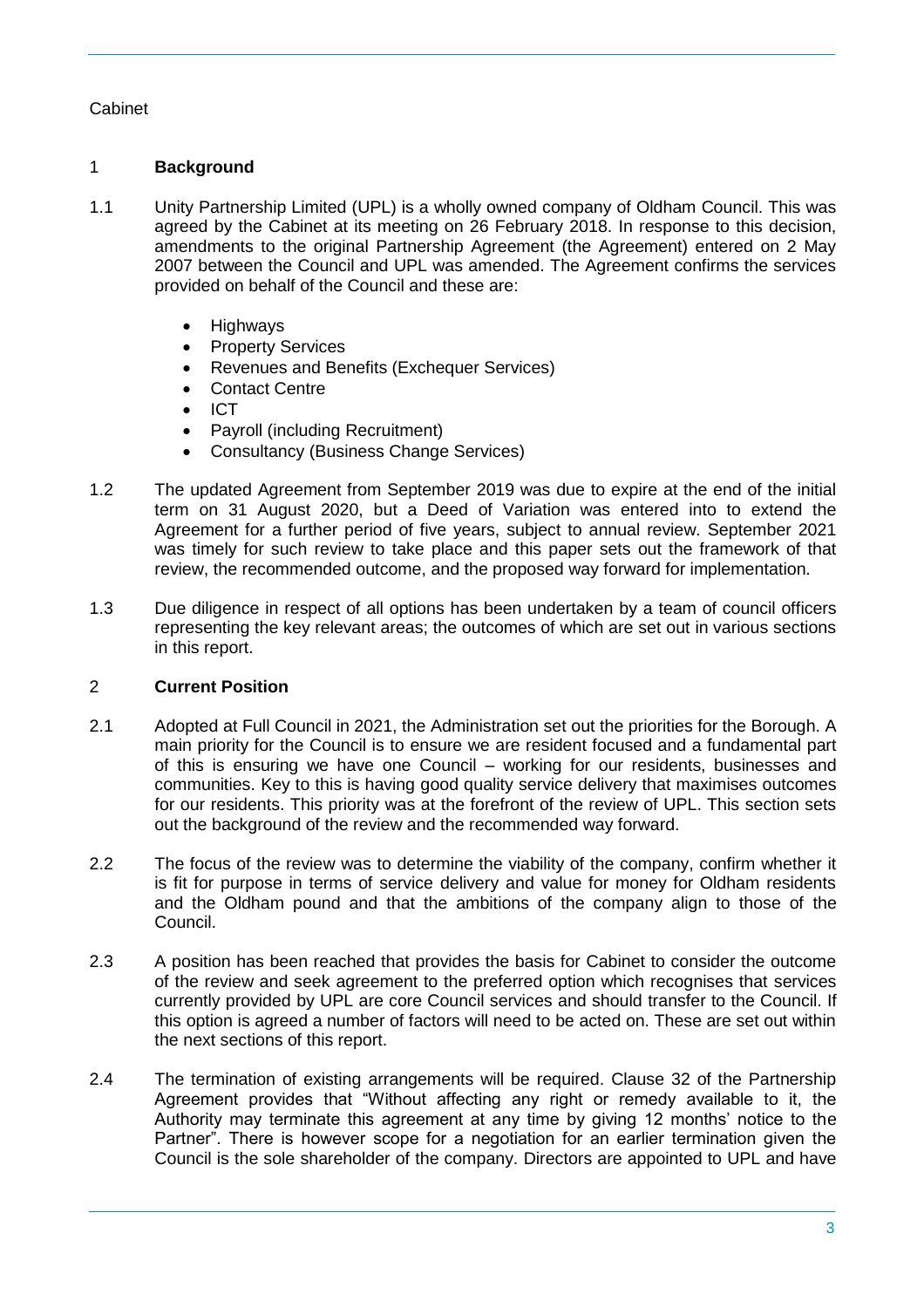a fiduciary duty to act in the best interests of the company. It is envisaged that for a minimum period of 12 months, UPL will continue to trade providing the option for the Council to explore its delivery vehicle for traded services and therefore it is not recommended that the company ceases trading at this stage.

- 2.5 Should Cabinet agree to terminate the existing arrangements then the Council must follow the Partnership Agreement which sets out an "Exit Management Plan" contained as Schedule 9 to the Agreement. It is recommended that the Cabinet delegates authority of this exercise to the Chief Executive in consultation with the Director of Finance, Director of Legal Services and Director of Workforce and Organisational Design. The Council will continue to be the only shareholder of UPL during the transition of services and staff and whilst the company continues trading. It is recommended that the Chief Executive and Head of Paid Service is the Council's shareholder representative of the Company.
- 2.6 Services provided by UPL

The services provided the Council by UPL contained within the Agreement are set out in section 1.1 of this report. As set out in option 4 of this report, it is recommended that the provision of these services is transferred from UPL to the Council. It is intended that the transfer of all services will be with effect from 1 April 2022 – although it is recognised that a small number of staff may still be employed by UPL to allow statutory requirements to be completed.

- 2.7 There is potential that services provided to third parties can be undertaken by the Council subject to existing legal powers. The power to trade for commercial purposes under the general power of competence provisions of the Localism Act are required to be undertaken, by section 4 (2) of the Act and by the provisions of the Local Government Act 2003 by a limited Company. There could be advantage in retaining UPL to deliver those services where trading takes place for commercial purposes. The Authority could provide services for which discretionary charges are made but subject to such changes equating to cost recovery. In addition, the provisions of the Localism Act there are a miscellany of statutory trading powers available to the Council and it would be necessary to undertake a detailed analysis of each service to ascertain whether such delivery could be undertaken by the Council in accordance with these statutory powers. These considerations will be key factors of a review of the delivery vehicle of traded services by the Council.
- 2.8 Some service provision provided by UPL is external to the Council as set out below:
	- Highways 12% external to the Council to Rochdale Borough Council, Utilities and private developers
	- Property 1% external to the Council to FCHO and the NHS and 9% to Schools and Academies
	- Revenues and Benefits 1% to Schools and Academies, 1% to First Choice Homes Oldham and Blue Badge Charges for Residents
	- Consultancy 11% to the NHS and Greater Manchester Combined Authority
	- Payroll 38% to Schools and Academies

The Council already provides traded services direct into schools and academies. The Council will further explore the option of continuing to provide these services directly however further detailed analysis is required to be undertaken particular in relation to the nature of the contract. Similarly, the Council will explore options in relation to service delivery to other Local Authorities/Public Bodies. Again, this will be a key factor of the Council's review into the delivery vehicle of traded services. The review will also consider the provision of services provided to private developers.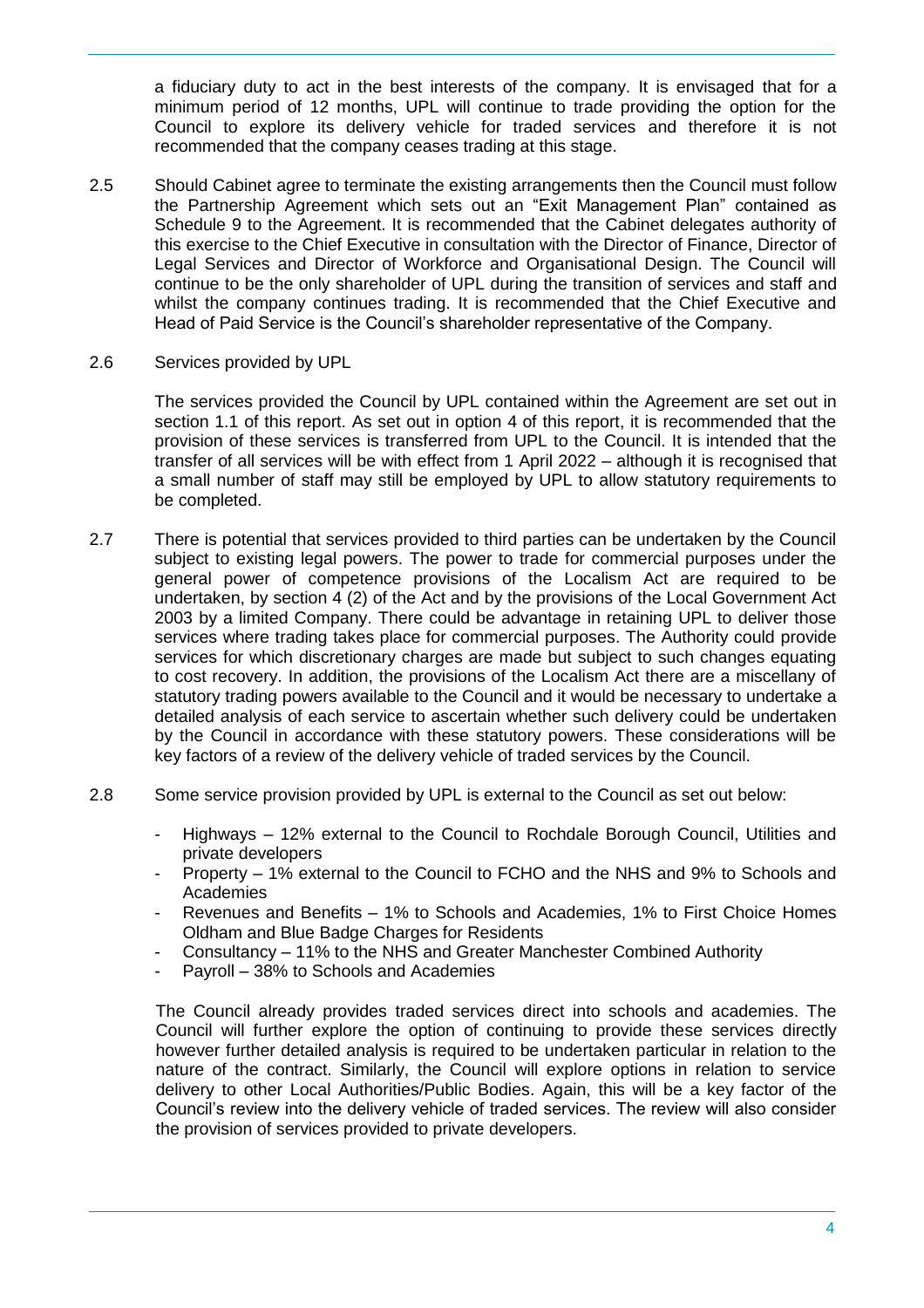In addition, from April 2021 UPL has provided an ICT managed provision to NHS Oldham CCG and staff. In addition to provision of hardware, this has included services such as the service desk, field services, application management, infrastructure and active directory services, IT procurement and IT security services. Unity ICT has also acted as the managing agent to the GPIT service between NHS Oldham and Greater Manchester Shared Services (GMSS), who have retained the operational management of the NHS Digital primary care systems.

2.9 Workforce Implications

There are a number of considerations given which have an impact on the workforce. This is set out below.

There are currently 345 staff employed within UPL, structured as follows:

| <b>Section</b>                    | <b>Number</b> of<br><b>Staff</b> |
|-----------------------------------|----------------------------------|
| Payable /<br>Accounts<br>Accounts | 16                               |
| Receivable                        |                                  |
| <b>Business Change Services</b>   | 6                                |
| Corporate                         | 5                                |
| <b>Customer Services</b>          | 41                               |
| <b>Estates</b>                    | 11                               |
| Highways                          | 36                               |
| <b>ICT</b>                        | 76                               |
| HR / Payroll                      | 27                               |
| Property                          | 39                               |
| Revs & Bens                       | 87                               |
| Total                             |                                  |

This is supplemented by a contractor workforce of 58 – bringing the total number of staff to over 400.

- 2.10 There are a number of factors to be considered from a workforce perspective if the recommended option is to be agreed. These are:
	- Formal workforce consultation as required under TUPE regulations
	- The design and integration of transferring functions and responsibilities
	- Cost implications arising from the admittance of staff into the Local Government Pension Scheme
	- The implications of UPL's varying terms and conditions of employment and the cost implication of their potential assimilation of pay to the Council's Pay and Grading **Structure**

The benefits of a unified workforce however are clear, most prominently being:

- The removal of any duplication to process, system and governance discrepancies leading the improved service synergy and delivery to residents;
- A more holistic approach across services to organisational and service transformation thus providing benefits and efficiencies to service delivery and residents;
- The removal of in-built in inefficiencies and contention by redesigning and reducing duplication
- Removal of any risks around discrepancies in pay and conditions.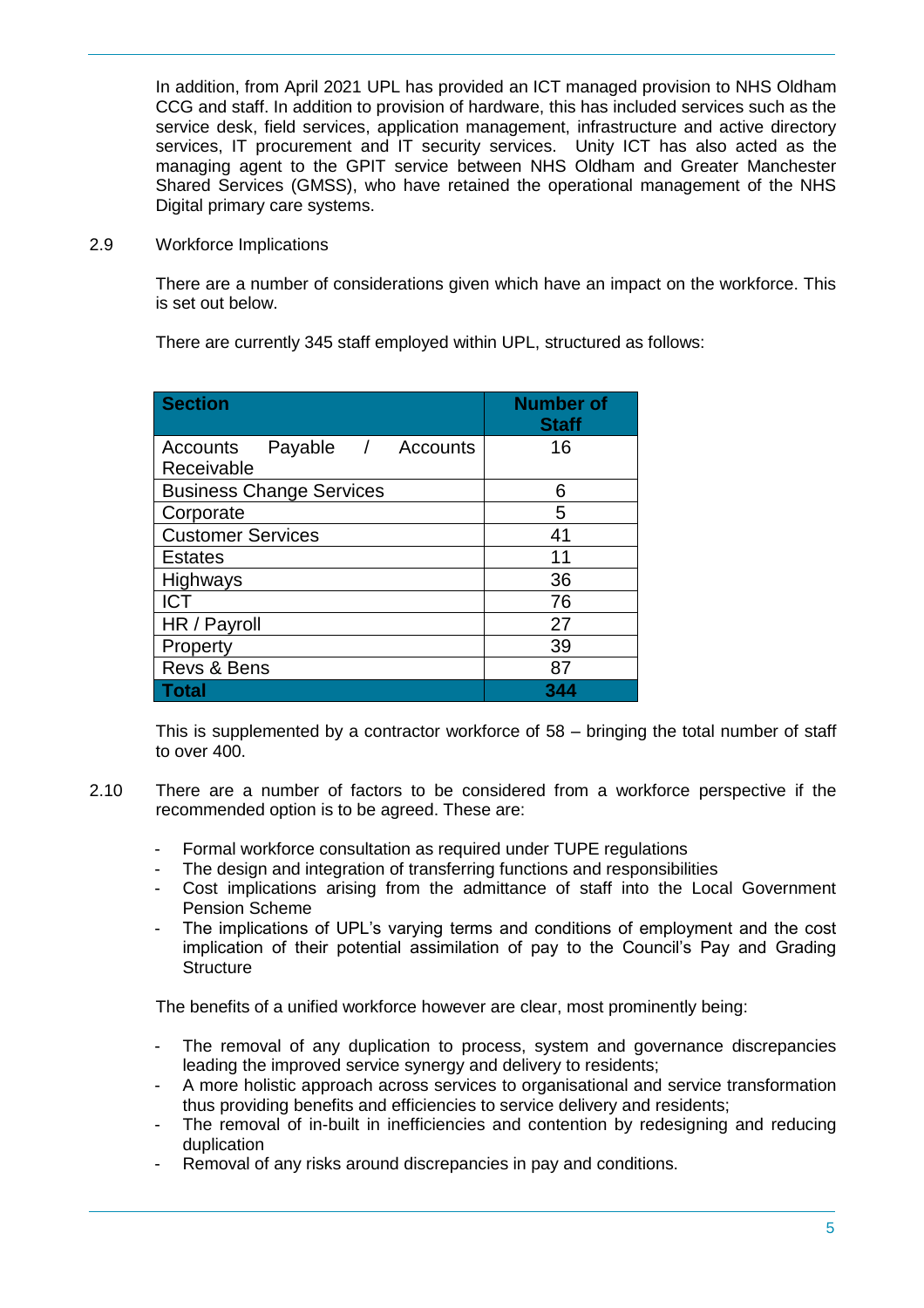## 2.11 Consultation

The requirement for formal consultation with a workforce transferring under TUPE regulations is well defined and will be applied robustly in this situation. This will include the rationale, implications of transfer and any proposed 'measures' (i.e. changes) resulting from the transfer. The large scale and wholly owned nature of UPL provides opportunity to ensure full staff engagement with the process and the development of aligned values and behaviours as part of the transfer. Consultation can therefore extend beyond the mechanics of the transfer and incorporate engagement activity as appropriate.

## 2.12 Service Design and Integration

A number of services provided by UPL have a clear alignment with other Council functions. These are set out in the table below. However, there are exceptions of the ICT service, Customer Services and the 'Corporate' function which need further consideration.

| <b>Unity Partnership Function</b> | 'Aligned' Council Function          |  |
|-----------------------------------|-------------------------------------|--|
| Accounts Payable / Accounts       | Finance                             |  |
| Receivable                        |                                     |  |
| <b>Business Change Services</b>   | Transformation                      |  |
| Corporate                         | TBD                                 |  |
| <b>Customer Services</b>          | New Customer and Digital Function   |  |
| <b>ICT</b>                        | New Customer and Digital Function   |  |
| <b>Estates</b>                    | Economy                             |  |
| Property                          | Economy                             |  |
| Highways                          | <b>Environmental Management</b>     |  |
| HR / Payroll                      | Workforce and Organisational Design |  |
| Revs & Bens                       | Finance                             |  |

If integration, improved efficiency and service delivery are to be achieved, process and structural design work will be required. Whilst this needn't be fully developed in advance of the transfer (with the potential for services to transfer as-is in the first instance) this process will be critical to achieving the objectives sought. The Chief Executive and Head of Paid Service will give consideration to this aspect prior to consultation with staff.

#### 2.13 Local Government Pension Scheme

Currently UPL operates under two pension schemes; the Local Government Pension Scheme (LGPS) (where transferred employees retained membership) and the Royal London Scheme. The breakdown for scheme membership is as follows:

| <b>Pension terms</b> | Staff no. | % of Workforce |
|----------------------|-----------|----------------|
| LGPS - Oldham        | 129       | 37.39%         |
| LGPS 50/50 -         |           | 0.29%          |
| Oldham               |           |                |
| Royal London         | 172       | 49.86%         |
| No scheme            | 43        | 12.46%         |
| <b>Grand Total</b>   | 345       | 100.00%        |

The Council are not able to offer the Royal London Scheme; therefore, all transferring staff must be given the option to be transferred to the LGPS. This scheme offers improved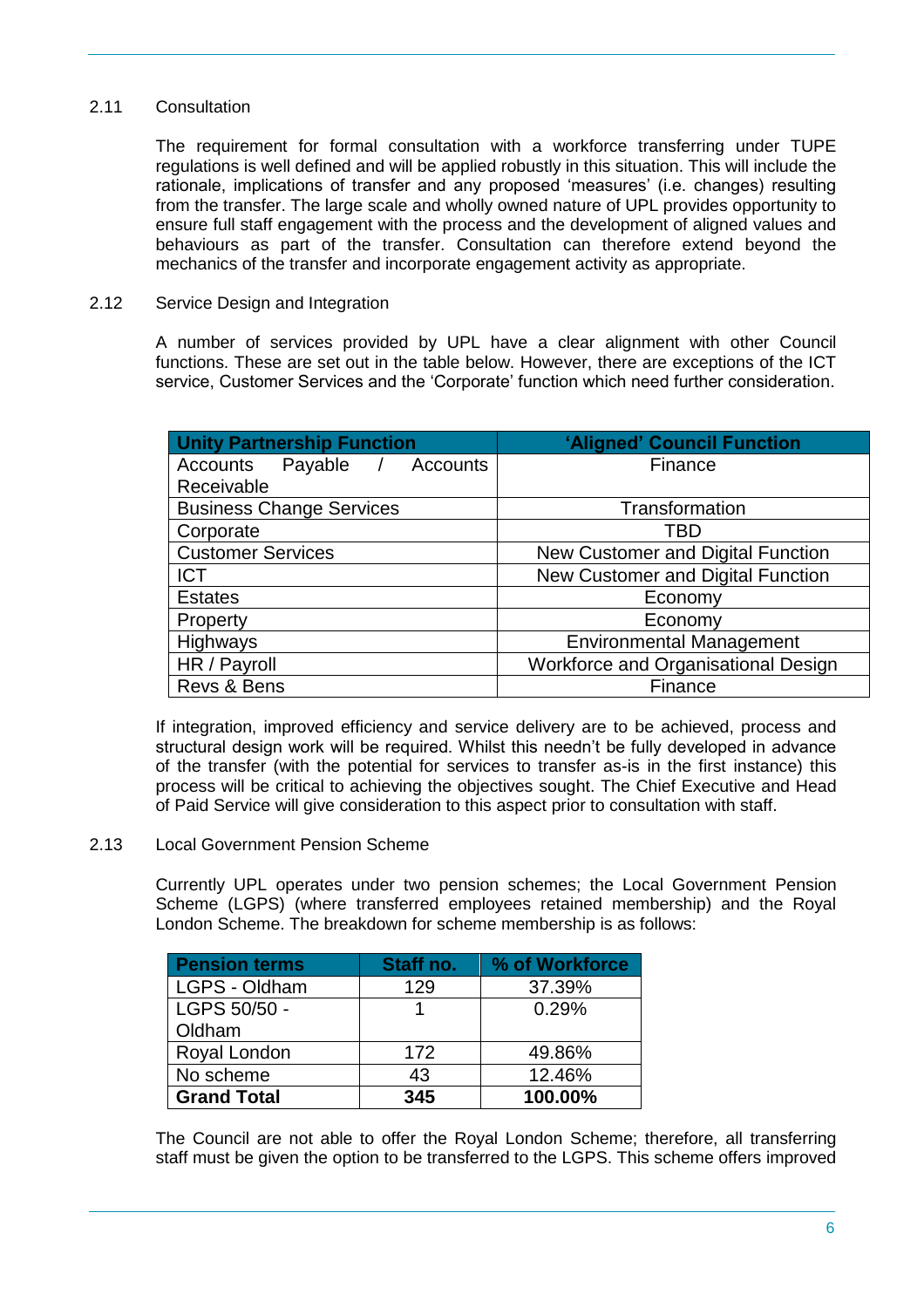benefits when compared to the Royal London Scheme but requires increased 'Employer' contributions. The estimated additional cost of staff being admitted to LGPS is circa £0.800m per annum and a total of £0.892m if individuals not currently in any pension also joined the scheme.

2.14 Terms and Conditions

UPL currently operates a range of employee terms and conditions as a result of transfers having occurred at different stages and the adoption of terms and conditions from Agilysis, Mouchel and Kier. These are in addition to UPLs own organisational terms and conditions. A full assessment of terms and conditions is required and will form part of the TUPE process. However, salaries will be a more prominent issue with some discrepancy within the salaries of the UPL workforce and this being further compounded by the transfer into the Council. The option to assimilate salaries onto the Council's pay scales (where this is not detrimental to the transferees) has been assessed and carries the following indicative costs:

| <b>Service Area</b>                                            | <b>Current Salary</b><br><b>Costs</b> | <b>New Assimilated</b><br><b>Salary Costs</b> | <b>Additional</b><br><b>Assimilated Costs</b> |
|----------------------------------------------------------------|---------------------------------------|-----------------------------------------------|-----------------------------------------------|
| <b>Business Change Services</b>                                | £308,205.14                           | £313,645.83                                   | £5,440.69                                     |
| Highways                                                       | £1,102,226.62                         | £1,121,891.68                                 | £19,665.06                                    |
| HR, Payroll & Pensions                                         | £826,728.78                           | £839,727.27                                   | £12,998.49                                    |
| <b>ICT</b>                                                     | £2,747,184.01                         | £2,786,181.60                                 | £38,997.59                                    |
| Property                                                       | £1,565,981.76                         | £1,581,170.01                                 | £15,188.25                                    |
| <b>Revenues and Benefits</b><br>and Customer Support<br>Centre | £2,758,524.82                         | £2,784,711.81                                 | £26,186.99                                    |
| Unity Corporate HQ                                             | £285,672.39                           | £287,795.61                                   | £2,123.22                                     |
| <b>Grand Total</b>                                             | £9,594,523.53                         | £9,715,123.81                                 | £120,600.28                                   |

## 2.15 Transitional Arrangements

UPL's governance permits the redesign and implementation of workforce changes (i.e. recruitment and redundancy) as required. Should however, the proposed recommendation set out within the paper receive support, consideration to joint decision (The Council and UPL) making in respect of significant workforce changes should be installed to ensure changes are cognisant of the future operating model of the Council.

## 2.16 Timeline

Whilst there is no fixed period for formal TUPE consultation, a minimum period of 45 days meaningful consultation to align with best and previous practice will be exercised. Should the recommended option be agreed, there will be sufficient opportunity for consultation and diligence for the organisation to occur between the end of January 2022 and March 2022, with a view to the transfer occurring thereafter.

- 2.17 Key Financial Matters
- 2.18 a) Council position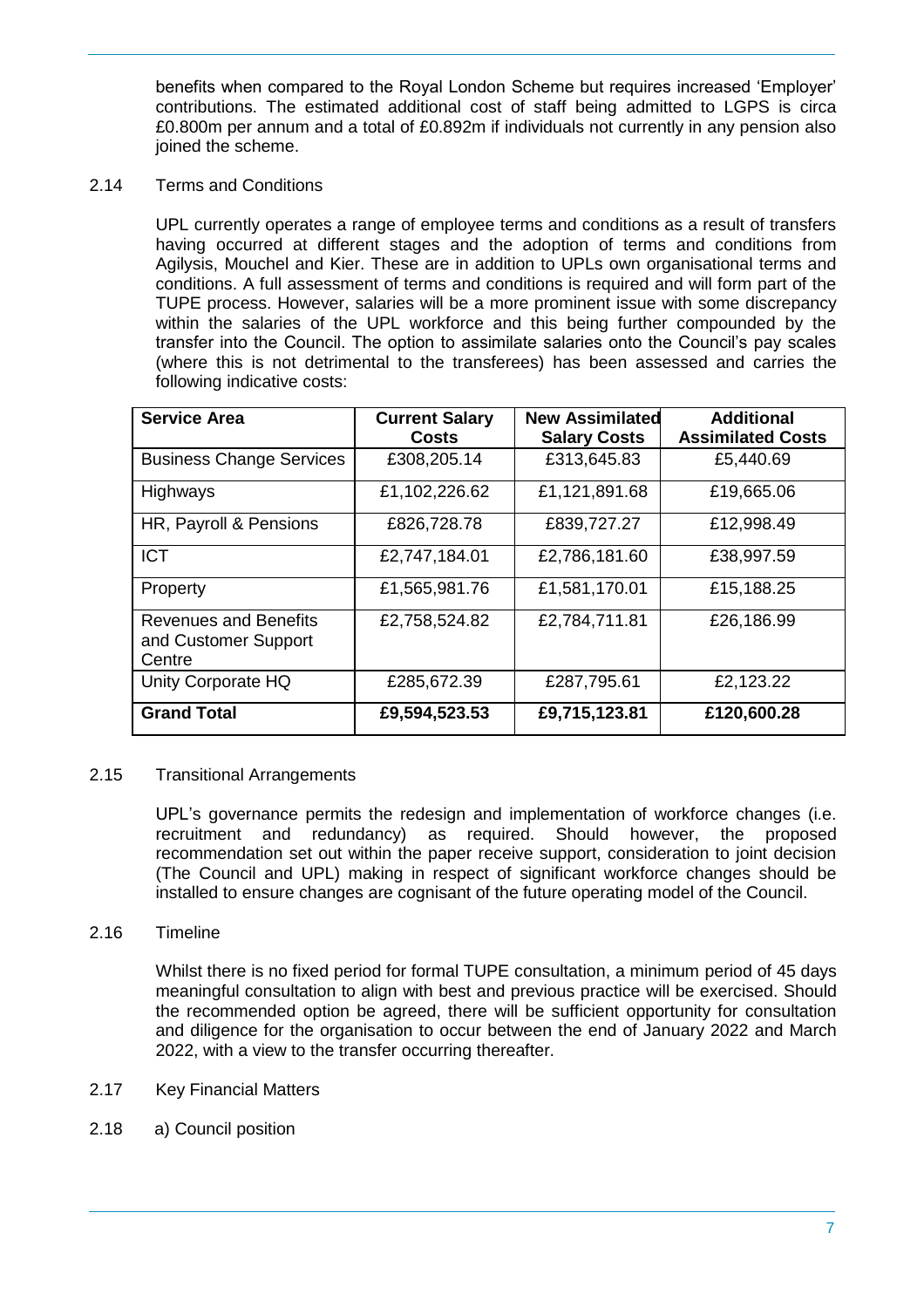The Council receives services from UPL through the Agreement and the core fee – some of these services commissioned are variable in nature. The total core fee for 2021/22 is £11.305m and the breakdown is as follows:

| Service                               | £m     |
|---------------------------------------|--------|
| <b>ICT</b>                            | £3.492 |
| <b>Revenues and Benefits</b>          | £2.668 |
| Property                              | £1.747 |
| Highways                              | £1.337 |
| <b>Contact Centre</b>                 | £1,090 |
| HR Transactional & Payroll            | £0.564 |
| <b>Services</b>                       |        |
| <b>Financial Transactions (AP/AR)</b> | £0.407 |

The core fee for 2021/22 includes two budget reductions totaling £0.900m with a further reduction of £0.4755m required for 2022/23. Other commissioned services known as noncore activity are funded by a mixture of base budget, capital schemes, reserves and specific grants. This variable work is still subject to change for 2021/22. However,in 2020/21 the Council (including schools) paid UPL £19.865m. The split between core and non-core was as follows:

| Core     | 61% |
|----------|-----|
| Capital  | 21% |
| Non-core | 18% |

The Council receives a contribution of £0.948m from UPL by way of an annual recharge for building occupation and access to professional services such as Finance and Legal. In addition, the Council expects an annual dividend of £0.250m from UPL.

#### 2.19 UPL current financial position

The year-to-date results currently forecast profit of £0.077m (2020/21 £0.008m profit). This is after the inclusion of approved budget reductions and council recharges. It excludes the payment of a dividend to the Council as set out above. The main source of income for UPL is from the Council at 88%. UPL also generates income from external organisations including NHS Oldham CCG, Rochdale Borough Council, First Choice Homes Oldham and utility companies. This represents 6% of income with the remaining 6% from schools and academies. The main costs for UPL are for staff which represents 81% of total spend. Non pay costs account for 19% of total expenditure with the majority of this in Exchequer Services and ICT. ICT non-pay costs relate to specific systems which are covered from the core fee paid by the Council.

## 3 **Options/Alternatives**

3.1 Three options were considered as part of the review and these are set out below. The details to support the options are included in the narrative below.

## 3.2 Options

Option 1 – Continue as is

For the reasons set out earlier in this paper – this option is not recommended.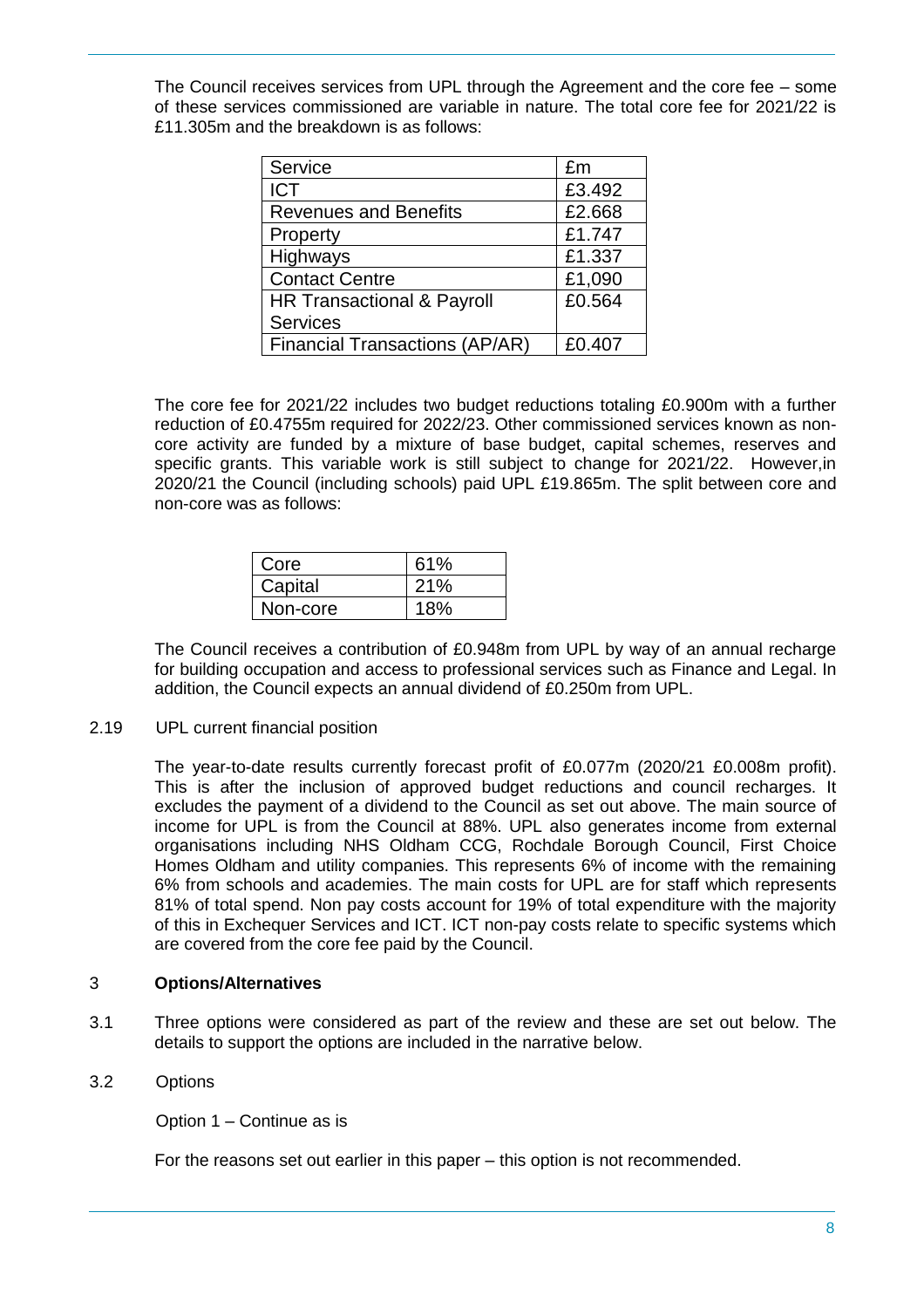Option 2 – mixed model of delivery

A mixed model of services provided by the Council and UPL could be developed where either additional Council Services transfer to UPL and/or more services transfer back to the Council. Again, for reasons set out in this paper – this option is not recommended.

Option 3 – Transfer services back to the Council and retain UPL as a wholly owned company for a minimum period of 12 months whilst the Council considers its delivery vehicle for Traded Services.

#### 4 **Preferred Option**

- 4.1 Option 3 Transfer services back to the Council and retain UPL as a wholly owned company for a minimum period of 12 months whilst the Council considers its delivery vehicle for Traded Services.
- 4.2 As set out earlier in this report, a priority for the Council is to deliver resident focused services. Central to this is having one Council – delivering for our residents, businesses and communities. It is therefore recommended that the Cabinet agrees to the transfer of services provided by UPL back to the Council in line with our one Council approach. It is considered that by implementing this option, the Council see benefits of performance, service improvements and efficiencies, thus having a positive impact on both staff and residents of Oldham.
- 4.3 If this option is agreed, it is recommended that Cabinet delegates authority to the Chief Executive in consultation with the Director of Finance, Director of Legal and Director of Workforce and Organisational Design the exercise to undertake appropriate consultation with all staff, Trade Unions and Partners.

#### 5 **Consultation**

5.1 Full consultation with Unity Partnership Board, staff, Trade Unions and Partners will be undertaken.

#### 6 **Financial Implications**

- 6.1 The preferred option is to transfer services from UPL back to the Council and retain the company for a minimum of 12 months to enable the Council to consider its traded services.
- 6.2 As outlined in Section 2, the Unity Core Fee for 2021/22 is £11.305m for which full budget provision is available. In addition, the Council pays for variable non-Core fee work using capital resources where Unity colleagues support the delivery of capital schemes, service revenue budgets, grant income and reserves where Unity colleagues are supporting the delivery of specific projects, currently including many COVID related activities. This is still subject to change in 2021/22. Total payments to Unity for 2020/21 up to £19.865m.
- 6.3 The Council receives a contribution to overheads from Unity of £0.948m and expects to receive a dividend of £0.250m (although this depends on the performance of Unity). It is anticipated that the implications of the removal of these transactions will have a neutral budgetary impact, given that most of Unity's income is from the Council.
- 6.4 A review has been undertaken of the financial implications of the three options outlined above. This has indicated that in order to support the recommended approach, £1.3m should be provided in the 2022/23 budget on a one-off basis to support the additional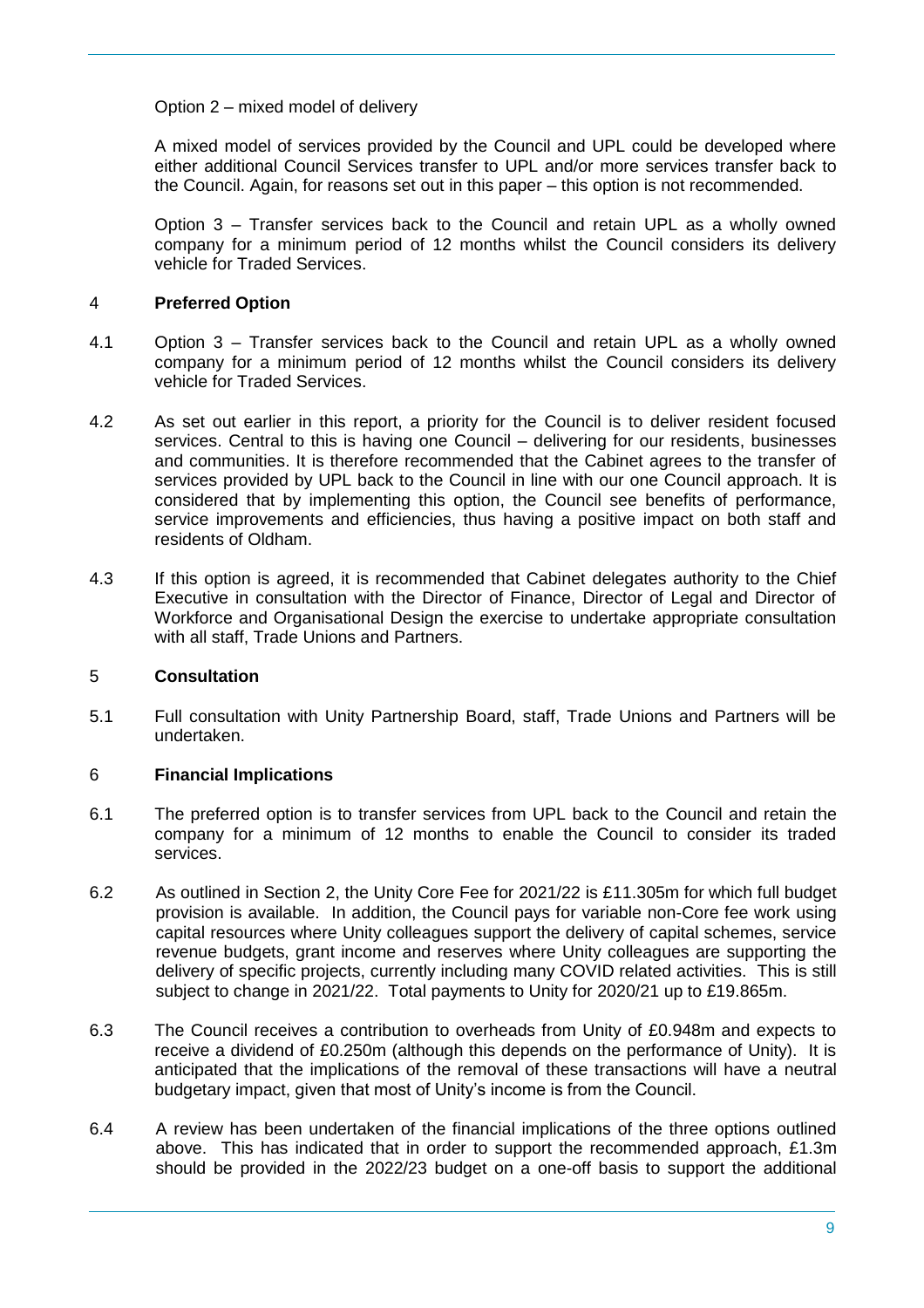costs linked to any requests to join the GM Pension Fund, terms and conditions and other transitional arrangements. It is proposed that this is funded from Council reserves in the first instance with the expectation that the efficiencies and opportunities to redesign service delivery will effectively fund this investment over a two-year period.

- 6.5 The services that Unity provides to other organisations which generate fee income will require a detailed review aligned to a wider review of how the Council delivers traded services to determine a preferred approach. This review will take place over the financial year 2022/23. Any financial issues arising from this will be the subject of a further report.
- 6.6 An important consideration is the assets and liabilities in the Unity balance sheet. A detailed exercise is required to determine the overall benefit to the Council from the assets, including cash and will be undertaken as part of the programme to support the recommended approach. (Nicola Harrop, Finance Manager)

## 7 **Legal Services Comments**

- 7.1 Unity Partnership is a wholly owned "Teckal" compliant Company owned by the Council. There is a Partnership Agreement (the Agreement) in place between Oldham Council and the Unity Partnership Limited (the Company) for the provision of agreed Services. The Agreement was initially entered into on 2 May 2007, subsequently varied on 1 October 2014 and then further updated on 24 September 2019. The Agreement was due to expire at the end of the Initial Term on 31 August 2020, but a Deed of Variation was entered into to extend the Agreement for a further period of five years, subject to annual review.
- 7.2 Should the Council decide to terminate the existing arrangements by service the required notice then the Partnership Agreement provides that the parties should follow an "Exit Management Plan" which is contained as Schedule 9 to the Partnership Agreement.
- 7.3 The services provided by the Authority by Unity are contained within Schedule 1 of the Partnership Agreement and, of course, such services may therefore be undertaken by the Authority itself without any concern regarding vires. Services provided to third parties might be capable of being undertaken by the Authority subject to existing legal powers. The power to trade for commercial purposes under the general power of competence provisions of the Localism Act are required to be undertaken, by section 4 (2) of the Act and by the provisions of the Local Government Act 2003 by a limited company. There would be advantage in retaining the Unity company to deliver those services where trading takes place for commercial purposes. The Authority could provide services for which discretionary charges are made but subject to such charges equating to cost recovery. In addition, the provisions of the Localism Act there are a miscellany of statutory trading powers available to the Authority and it would be necessary to undertake a detailed analysis of each service to ascertain whether such could be undertaken by the Authority in accordance with these statutory powers to be intra vires.
- 7.4 Members will need to be satisfied of the reasonableness of making this decision and in particular will need to consider, as outlined in the report, the financial implications of the proposed arrangements, TUPE transfer issues, equal pay considerations, the novation of contracts and the cost implications of access to the GM pension scheme. (Paul Entwistle, Director of Legal Services)

#### 8. **Co-operative Agenda**

8.1 The preferred option as set out in section 4 of the report is aligned to the Council's Cooperative agenda and in particular the co-operative services element of this.

#### 9 **Human Resources Comments**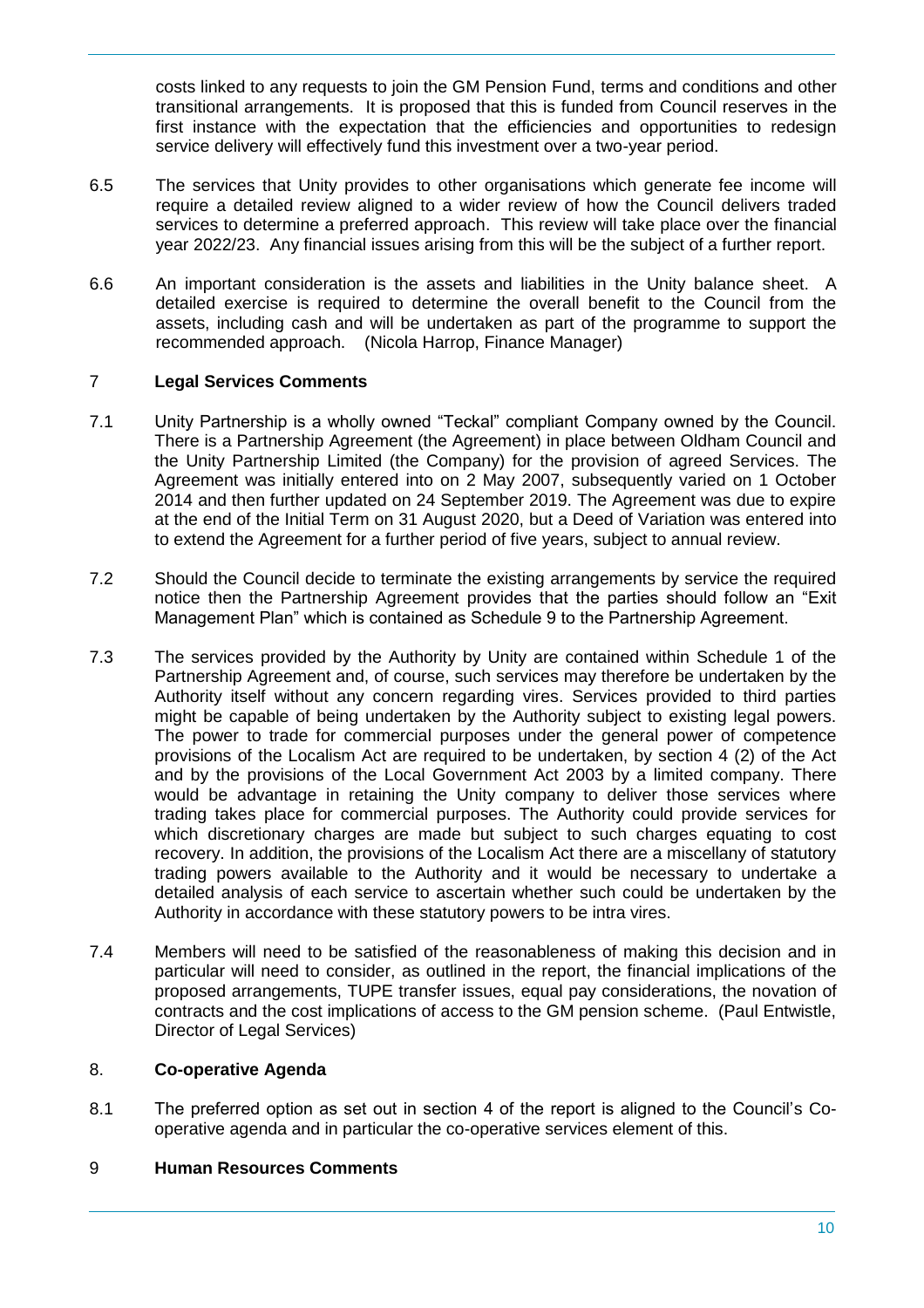9.1 HR comments are fully reflected within the report in sections 2.9-2.16. (Paul Dernley, Assistant Director HR Operations)

## 10 **Risk Assessments**

10.1 All risk assessments have been undertaken as part of the options appraisal.

#### 11 **IT Implications**

11.1 As the primary IT support provided for NHS Oldham CCG, UPL acquired the responsibility for supporting the CCG in their annual recertification of the DSP Toolkit, which is the NHS technical security standard. To support this, UPL has completed a task to segregate Unity Partnership and Oldham Council networks in order to obtain Cyber Essentials Plus security certification and deployment of a Zero trust end user environment that has been an enabler to establishing a secure Health and Social Care Network (HSCN) connection that allows Oldham-based staff to access the NHS digital services. UPL has a direct link to the Oldham Hospital Azure Active Directory, Patient Administration System and document store. This enables the pre-population of information and a safe transfer of documentation which has been produced utilising the apps managed by UPL. This will need to be carefully reviewed if the preferred option as set out in section 4 of this report is agreed. (Dominic Whelan, Chief Operating Officer, Unity Partnership)

#### 12 **Property Implications**

12.1 Not applicable at this stage.

#### 13 **Procurement Implications**

13.1 There are no direct Procurement implications of transferring these Services back in house, however Procurement will work with Legal with regards to novating over to the Council any Contracts that will be live beyond  $1<sup>st</sup>$  april'22 procured in the name of Unity Partnership. Due to the likely high volume of contracts that will require novating a phased approach will be adopted, which may go beyond 31<sup>st</sup> March'22. As Unity Partnership are to trade as an entity for a further 12 months beyond March'22 this will not be an issue. Additionally, Procurement will work with Legal and other relevant members of the Project Team to review existing Trade Agreements that Unity Partnership have put in place. (Steve Boyd, Head of Procurement)

#### 14 **Environmental and Health & Safety Implications**

14.1 Not applicable at this stage.

#### 15 **Equality, community cohesion and crime implications**

- 15.1 N/A
- 16 **Equality Impact Assessment Completed?**
- 16.1 No will be part of any consultation
- 17 **Key Decision**
- 17.1 Yes
- 18 **Key Decision Reference**